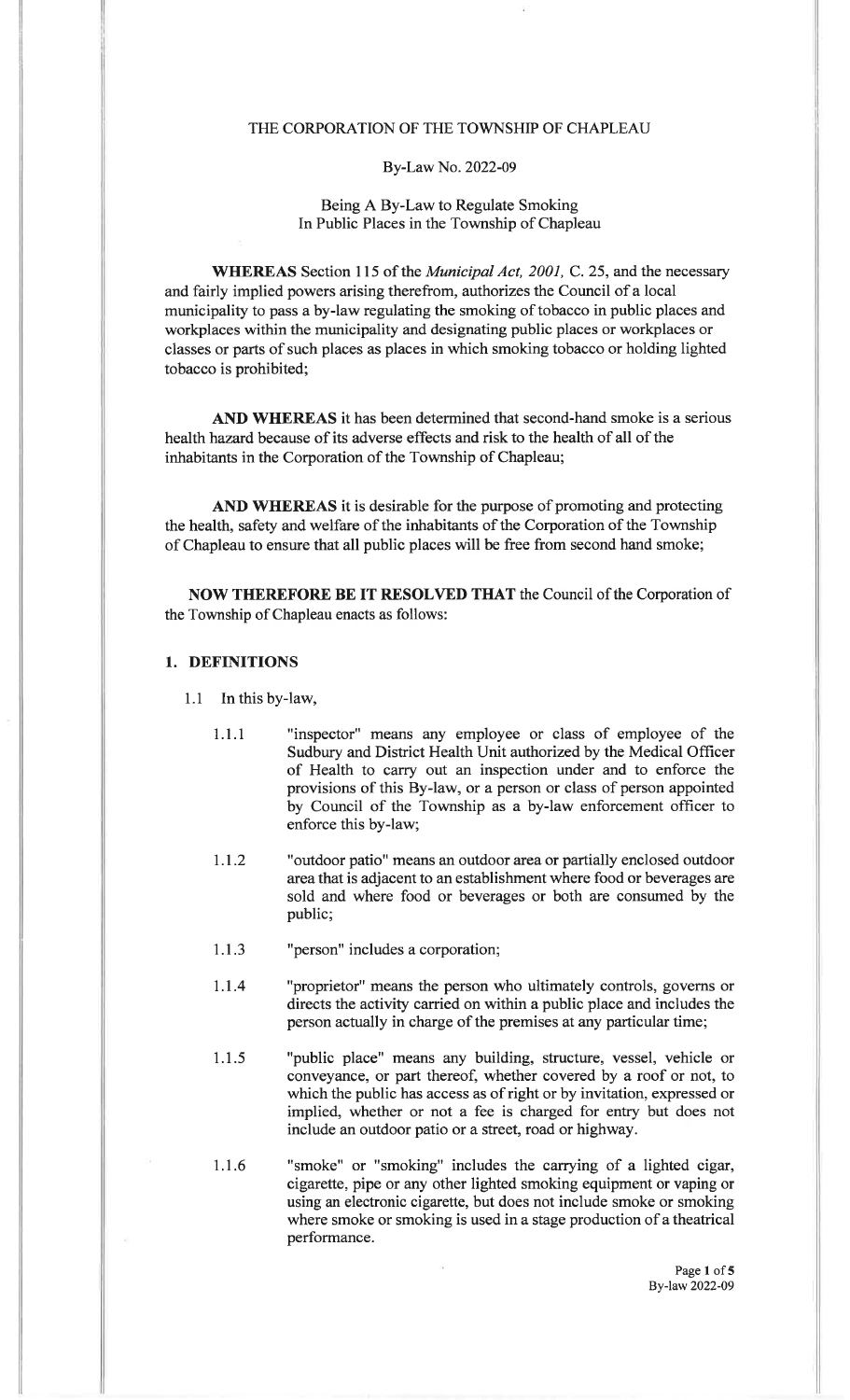1.1.7 "Township" means the Corporation of the Township of Chapleau;

## 2. PUBLIC PLACES

- 2.I No person shall smoke in any public place or within 6 metres (20 feet) of any entrance to a public place within the Township whether or not a No Smoking signis posted.
- 2.2 Every proprietor of a public place shall:
	- 2.2.1 ensure compliance with this by-law;
	- 2.2.2 prohibit smoking in the public place;
	- 2.2.3 post No Smoking signs in accordance with Part 3 of this by-law in conspicuous locations at every entrance and washrooms in the publicplace indicating that smoking is prohibited in the public place;
	- 2.2.4 ensure that no ashtrays or like paraphernalia are placed or permitted toremain in the public place.

#### 3. SIGNAGE REQUIRED

- 3.1 Every proprietor shall post and maintain in conspicuous locations at each entrance to the facility and in the washrooms, a sign at least 14 centimetres (5.5 inches) by 14 centimetres (5.5 inches) in size that includes depiction of the international No Smoking symbol at least 7.5 centimetres (3 inches) in diameter, and lettering at least 0.8 centimetres (5/16 inch) high and at least 0.2 centimetres (1/16 inch) wide at the narrowest point, with the rest of the letter sized proportionately, which reads "The Corporation of the Township of Chapleau; Maximum Fine (\$5,000.)"
- 3.2 Where a No Smoking sign is required to be placed or posted under this by-law, the sign shall have the proportions, characteristics and minimum measurements as set out in Section 3.1 as depicted in "Schedule A" and consist of two (2) contrasting colours, or if the lettering and graphic symbol is to be applied directly to surface or to be mounted on a clear panel, the lettering andgraphic symbol shall contrast with the background.
- Despite the fact that the symbol referred to in Schedule "A" is a cigarette, it may include a lighted cigar, cigarette, pipe or any other lighted smokinginstrument.J.J
- Deviations from the colour or content of the sign prescribed by this section that do not affect the substance or that are not calculated to mislead do not vitiatethe sign.3.4
- Any sign prohibiting smoking that refers to an old by-law of the Townshipis deemed to be referring to this by-law.3.5

### 4. INSPECTIONS

4.1 An inspector may, at any reasonable time, enter any public place for the purposes of determining compliance with this by-law. No personal shall hinder, obstruct or attempt to hinder or obstruct an Officer, employee and/or agent of the Townshipin the lawful exercise of a power or duty under this by-law.

## 5. OFFENCES AND ENFORCEMENT

Any person who contravenes any of the provisions of this by-law is guilty of an offence and upon conviction is liable to a fine of not more than fivethousand dollars (\$5,000.00) as provided for in the *Provincial Offences* Act, R.S.O. 1990, chapter 33, or any successor thereof 5.1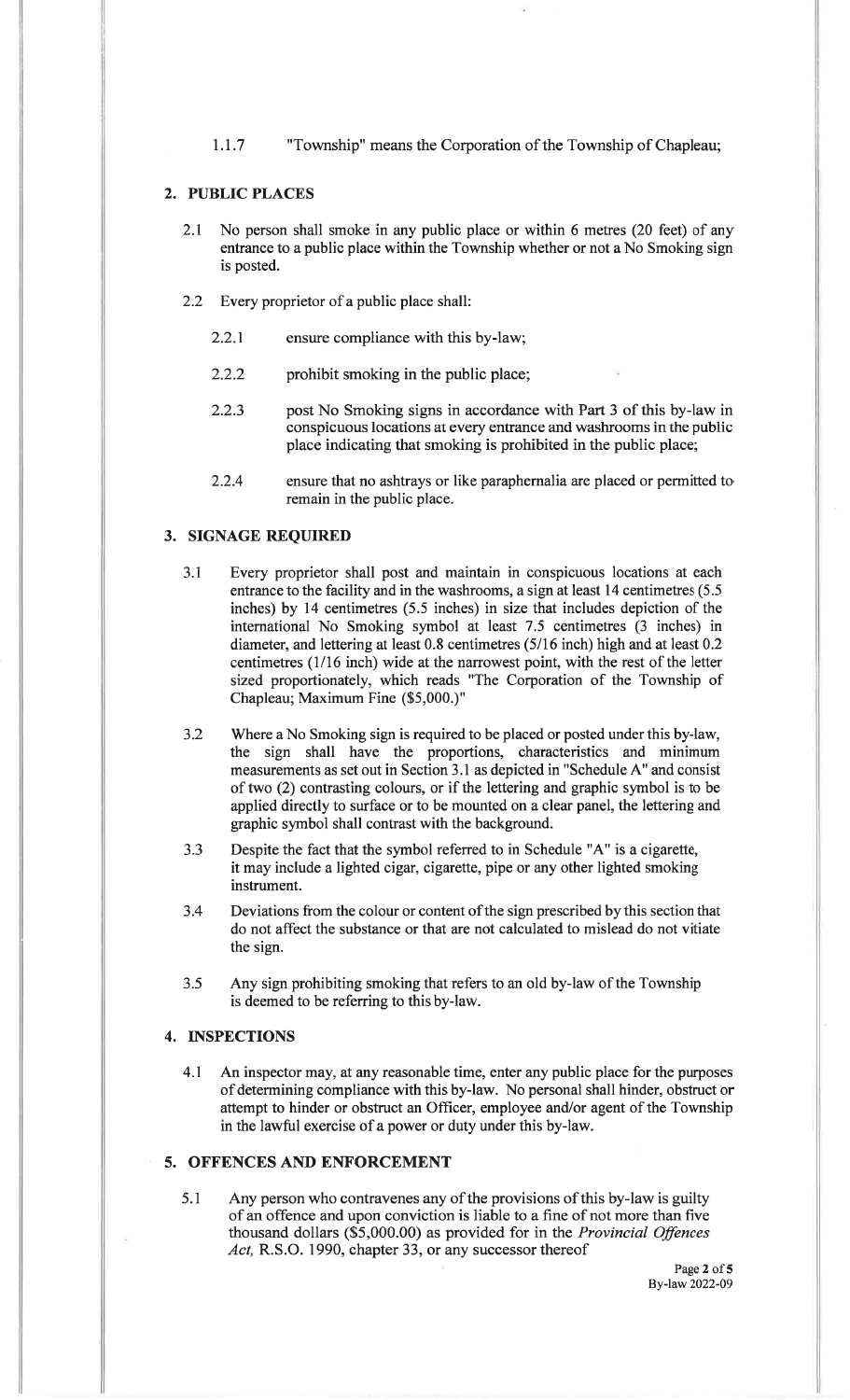5.2 If this by-law is contravened and a conviction entered, the court in which the conviction has been entered and any court of competent jurisdiction thereafter may, in addition to any other remedy and to any penalty that is imposed, make an order prohibiting the continuation or repetition of theoffence bythe person convicted.

## 6. CONFLICTS

6.1 If a provision of this by-law conflicts with an Act or Regulation or another by- law, the provision that is the most restrictive of smoking shall prevail.

## 7. SEVERABILITY

7.r If any section or sections of this by-law or part thereof, is found in any court of law to be illegal or beyond the power of the Township to enact, such section or sections or part thereof shall be deemed to be severable and all other sections or parts of the by-law shall be deemed to be separate andindependent thereof and to be enacted as such.

## 8. REPEAL

8.1 By-law 2003-15, being the Township Smoking in public places by-law beand is hereby repealed in its entirety.

## 9. EFFECTIVE DATE

9.1 This by-law comes into effect on January  $31<sup>st</sup>$ , 2022.

Read a FIRST, SECOND and THIRD time and FINALLY passed this 31<sup>st</sup> day of January,2022

**A TRUE COPY** ..\*\*\*"o.'"'#Ii\*'

Mayor

P Young Lovelace

Page 3 of 5 By-law 2022-09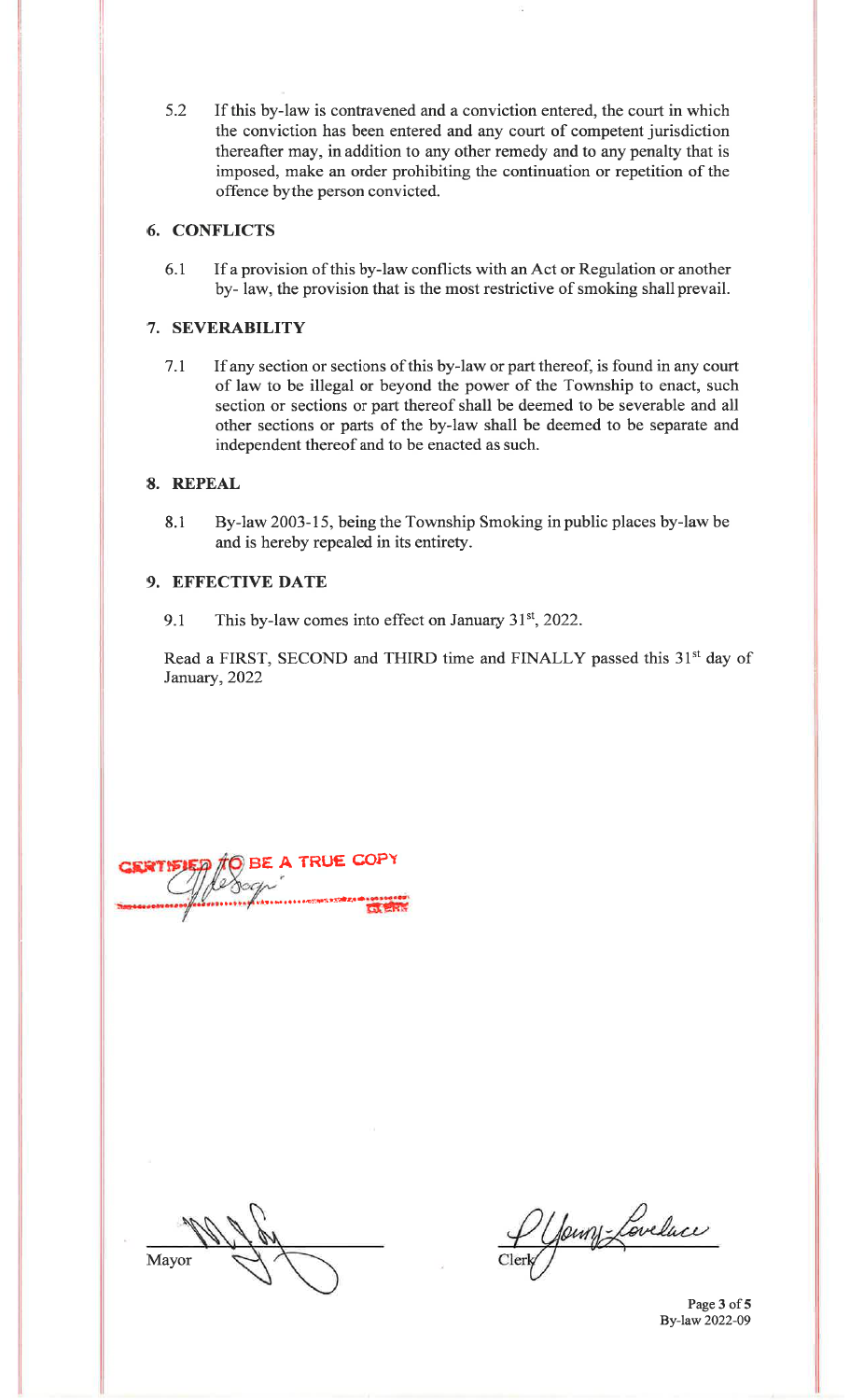**Township of Chapleau Schedule A to By-Law 2022-09 Smoking in Public Places**